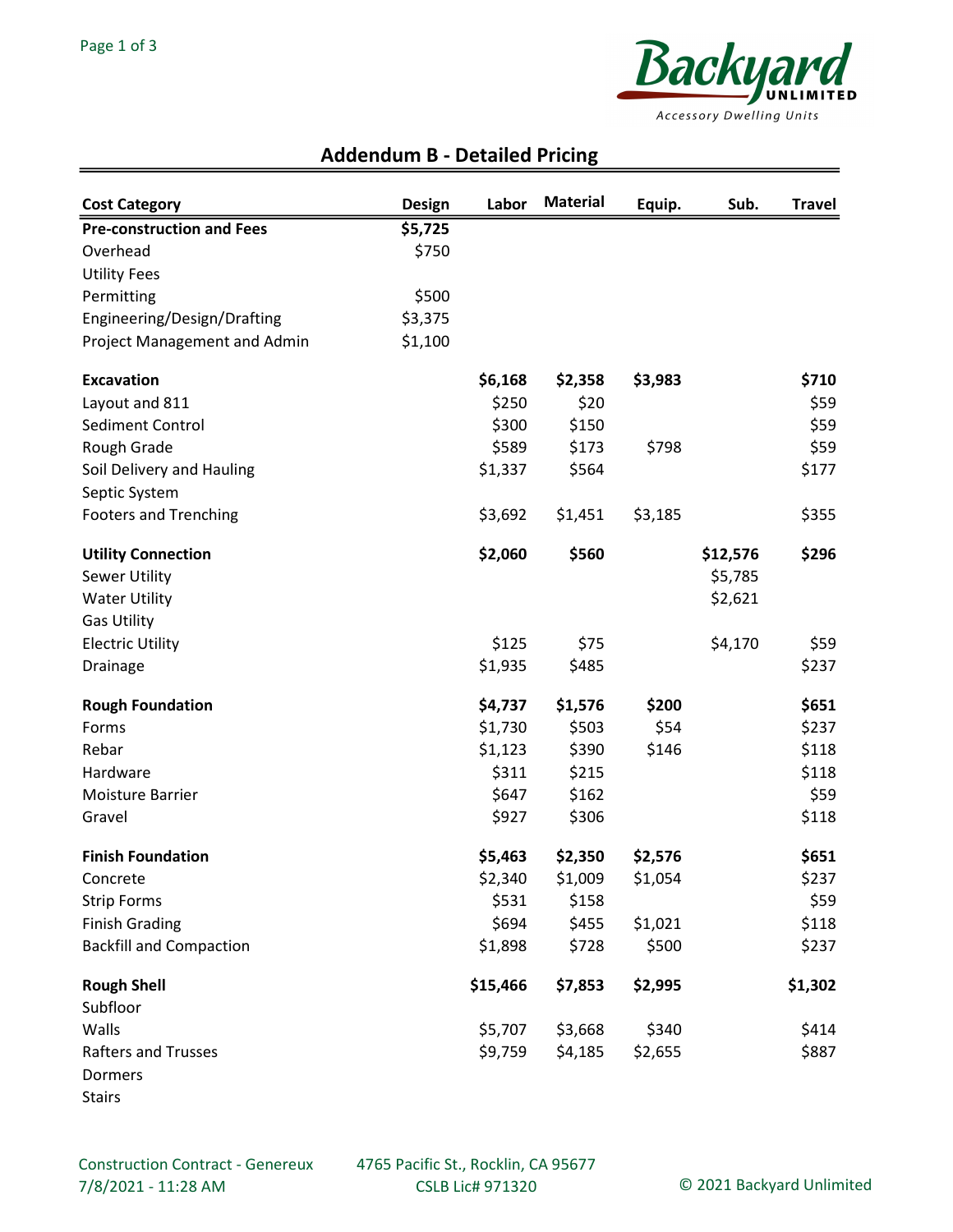

## Addendum B - Detailed Pricing

| <b>Cost Category</b>                                   | <b>Design</b> | Labor    | <b>Material</b> | Equip. | Sub.     | <b>Travel</b> |
|--------------------------------------------------------|---------------|----------|-----------------|--------|----------|---------------|
| <b>MEP &amp; Openings</b>                              |               | \$6,310  | \$2,605         | \$135  | \$16,298 | \$887         |
| <b>Electrical Rough-in</b>                             |               |          |                 |        | \$11,221 |               |
| Solar                                                  |               |          |                 |        |          |               |
| Plumbing Rough-in                                      |               | \$2,805  | \$1,295         | \$135  |          | \$473         |
| Mechanical Rough-in                                    |               |          |                 |        | \$5,077  |               |
| Openings                                               |               | \$3,505  | \$1,310         |        |          | \$414         |
| <b>Exterior Finish</b>                                 |               | \$13,490 | \$7,375         | \$50   |          | \$1,597       |
| Roofing                                                |               | \$5,028  | \$2,843         |        |          | \$651         |
| Siding                                                 |               | \$6,441  | \$3,701         | \$50   |          | \$710         |
| <b>Exterior Paint</b>                                  |               | \$2,021  | \$832           |        |          | \$237         |
| <b>Interior Finish</b>                                 |               | \$13,156 | \$3,141         | \$50   | \$18,364 | \$2,071       |
| Insulation                                             |               | \$2,116  | \$1,454         |        |          | \$296         |
| Drywall                                                |               |          |                 |        | \$5,355  |               |
| <b>Interior Paint</b>                                  |               |          |                 |        | \$3,757  |               |
| Flooring                                               |               | \$1,875  |                 |        |          | \$177         |
| <b>Finish Carpentry</b>                                |               | \$1,721  | \$1,337         |        |          | \$237         |
| <b>Cabinets and Countertops</b>                        |               | \$3,125  |                 |        |          | \$355         |
| <b>Tile and Bath Surrounds</b>                         |               | \$605    |                 |        |          | \$59          |
| <b>Plumbing Fixtures</b>                               |               | \$485    | \$200           | \$40   | \$1,377  | \$237         |
| <b>Electric Fixtures</b>                               |               | \$2,250  | \$150           | \$10   |          | \$414         |
| Finish Hardware                                        |               | \$880    |                 |        |          | \$237         |
| Appliances                                             |               | \$100    |                 |        | \$7,875  | \$59          |
| <b>Miscelaneous</b>                                    | $-$ \$813     | \$1,200  | \$900           |        | \$29,740 |               |
| Design/engineering credit                              | $-52,500$     |          |                 |        |          |               |
| <b>Cabinet Subcontractor</b>                           | \$394         |          |                 |        | \$7,880  |               |
| Countertop Subcontractor                               | \$347         |          |                 |        | \$6,947  |               |
| Solar Contractor                                       | \$510         |          |                 |        | \$10,200 |               |
| Pella Windows                                          | \$136         |          |                 |        | \$2,713  |               |
| Firplace install & frame-out                           |               | \$1,200  | \$900           |        |          |               |
| AllSafePool pool fence and alarm<br><b>Permit Fees</b> | \$300         |          |                 |        | \$2,000  |               |

| Total | <b>Design</b> | Labor Material Equip.                                        | Sub. | Travel |
|-------|---------------|--------------------------------------------------------------|------|--------|
|       |               | \$196,813 \$4,912 \$68,051 \$28,719 \$9,988 \$76,978 \$8,164 |      |        |